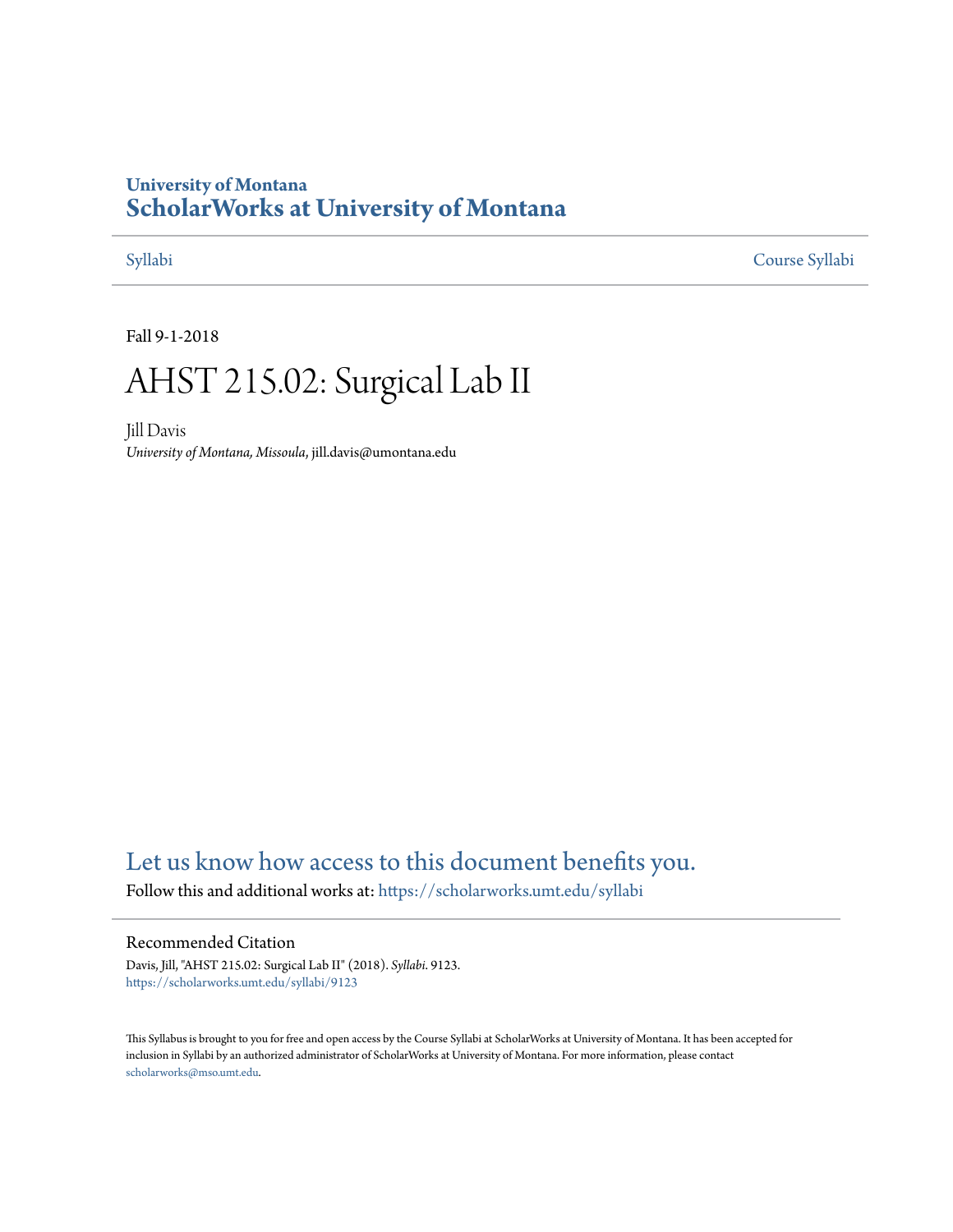# **Missoula College UM Surgical Technology Department Course Syllabus**

**Course Number and Title: AHST 215 Surgical Lab II Date Revised: Fall 2018 Semester Credits:** 2 Contact hours per half semester: 60 Laboratory hours per week: 8 **Prerequisite Courses:** Completion of all first year courses and concurrent enrollment in AHST 200 and AHST 201.

#### **Instructors:**

Jill Davis CSFA CST BA Program Director Office phone: 243‐7876 Email: jill.davis@mso.umt.edu

Katie Geiger CSFA CST BA Clinical Coordinator Office phone: 243‐7860 Email: katie.geiger@mso.umt.edu

Billings Site Instructor: Wendy Franks Butte Site Instructor: Megan Arntson

**Office Hours:** Jill Davis: By appointment Katie Geiger: By appointment

#### **Relationship to Program:**

Upon completion of this course, the student will be able to correlate the knowledge and understanding of more advanced surgical technologist skills as evidenced by completion of the competency profile. Skills previously learned in the AHST 115 Surgical Lab I must be successfully demonstrated by the date scheduled in order to complete this course. Students will have two opportunities to successfully demonstrate AHST 115 skills. The concepts learned in AHST 115 are demonstrated in AHST 215 and will provide for successful matriculation to more complex clinical situations. The student will gain practical experience, not only in the campus lab, but in the central processing department and surgery department of a local hospital.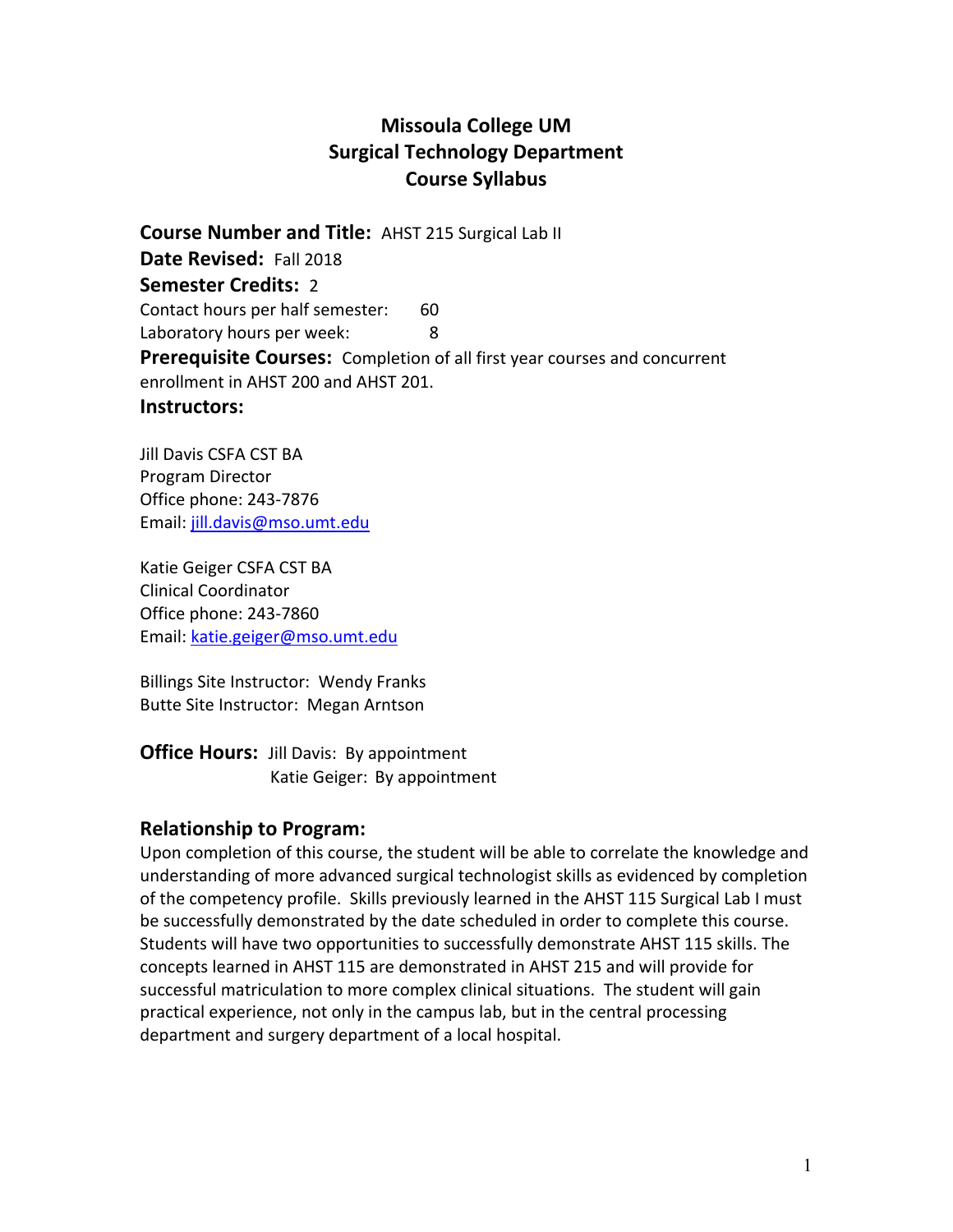# **Student Performance Outcomes:**

Upon completion of this course, the student will be able to:

- 1. Continue to satisfactorily perform the skills demonstrated in AHST 115 Surgical Lab I, including opening sterile packages, scrubbing, gowning, gloving and an efficient set‐up of a back table and mayo stand
- 2. Demonstrate proper aseptic technique.
- 3. Gain knowledge of patient transporting by accompanying (during the CPD-H rotation) a Health Care Assistant (HCA) who transports patients.
- 4. Identify and demonstrate various patient surgical positions.
- 5. Successfully demonstrate a surgical skin preps.
- 6. Successfully demonstrate urinary catheterization.
- 7. Successfully describe and demonstrate various draping techniques.
- 8. Successfully demonstrate safe handling of surgical sutures and sharps.
- 9. Successfully demonstrate safe and proper handling of basic instrumentation.
- 10. Identify and demonstrate the use and counting of various surgical sponges and instruments.
- 11. Identify and demonstrate the use of various surgical dressings.
- 12. Demonstrate the proper techniques for obtaining patient vital signs.
- 13. Perform all required skills in a safe and aseptic manner considering optimal patient care as the first priority.
- 14. Meet objectives specific to the Central Processing Department rotation.

# **Student Performance Assessment Methods and Grading:**

This laboratory course will be graded on a **PASS/NO PASS** basis**.**  The student will be evaluated using the following method:

1. Satisfactory completion of all assigned competencies of "Skill Assessments" with return demonstration proving proficiency of required competencies which will be evaluated in the following manner:

#### **Adequate Needs Review**

- 2. There will be a demonstration of required competencies for the final grade in this course. These required competencies are:
	- a. Gloving Oneself-Open Gloving Technique
	- b. Proper Removal of Soiled Gloves
	- c. Urinary Catheterization of a Female Patient
	- d. Surgical Skin Prep for a Laparotomy
	- e. Draping for an Abdominal Incision
	- f. Proper Handling and Passing of Sutures, Needles, Sharps and Instruments
	- g. Proper Opening of Sterile Packages, Scrubbing, Gowning, Gloving, and proficient Set‐up of Back Table and Mayo Stand
- 3. There is a required return demonstration of skills learned in the spring AHST 115 Surgical Lab I. Students must successfully pass all phases of this evaluation to continue in this course to the required skills in #2 above. There will be *one* chance to demonstrate any skills that "Need Review".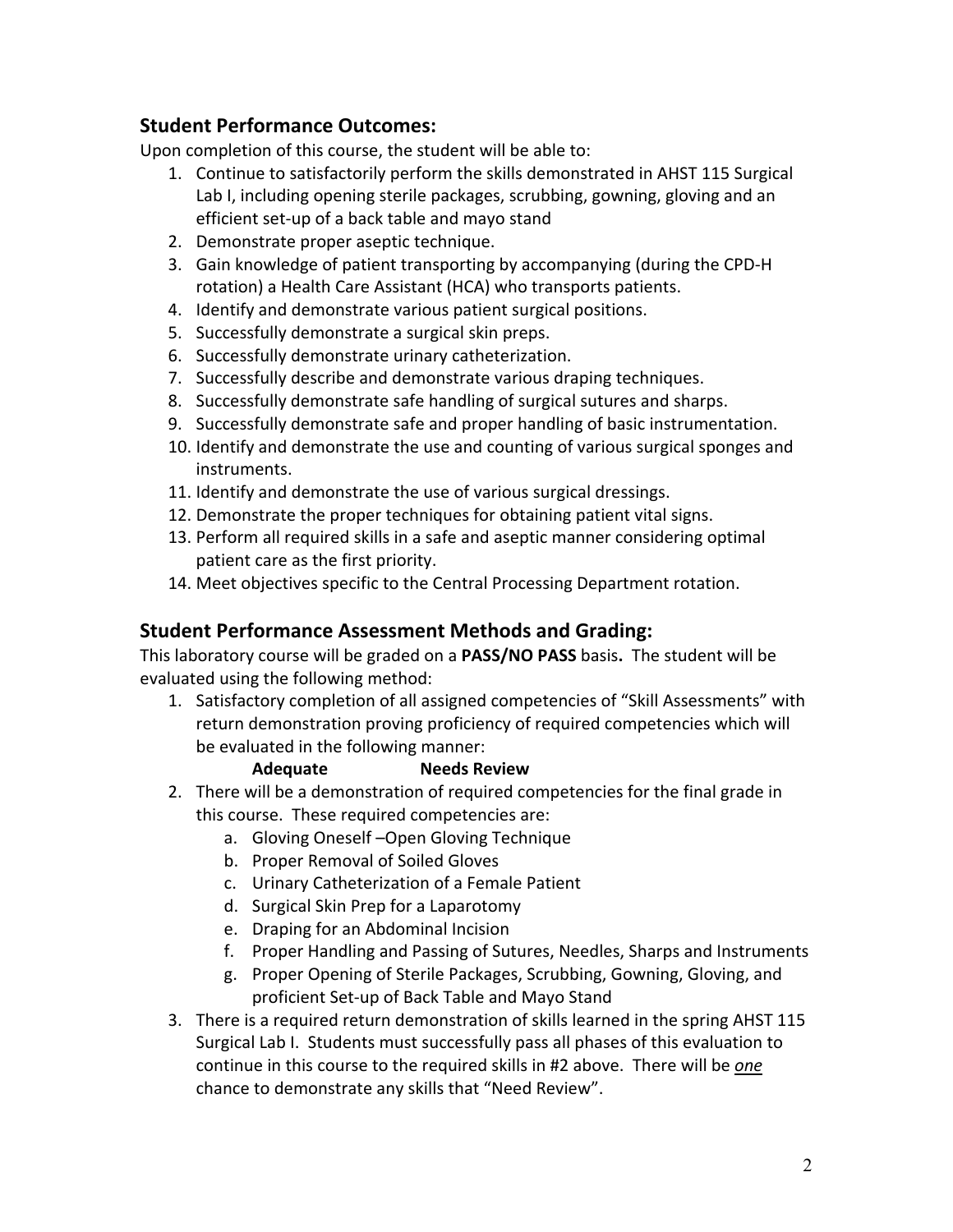- 4. Each competency listed in #2 above must receive a rating score equal to a "C" or better in order to receive a passing grade in this course.
- 5. All other skills must be completed with a rating of "Adequate". Each competency will be performed in an amount of time that is reasonable for an actual patient care setting.
- *6.* A competency that has been evaluated as "Needs Review" or with a score less than equal to a "C" may be repeated only *one* time to receive a Passing Grade. The repeat demonstration must be completed prior to progression to the next assigned competency or within one week of receiving the "Needs Review" rating.
- *7.* The student must satisfactorily complete all required competencies and those listed for the Final Grade must each receive a score equal to a "C" or better in order to receive a **PASS** grade. If a student fails to satisfactorily complete the required skills, AHST 115 & AHST 215 will have to be repeated.
- *8.* You will be expected to maintain our lab space. Leaving it exactly how you found it will only help your fellow classmates.

# **Attendance Policy:**

This is a fast paced skills lab that demands regular attendance. Therefore, lab and CPD attendance will be taken. There are no scheduled make‐up sessions. The instructor's discretion will determine if a student is meeting course objectives and will be dealt with on a case by case basis.

The program encourages *no* absences. After one absence, a "Student Contract" will be implemented. Following three absences, if extenuating or mitigating circumstances cannot be shown the student will be dropped from the course.

Chronic car problems, finances, jobs or job interviews are not valid excuses for missing assigned lab sessions.

Tardiness will not be tolerated. It is disruptive to other students and not acceptable in the clinical setting. Repeated tardiness will result in implementation of a "Student Contract" and may result in failure of the course.

Students are expected to notify the instructor *prior* to the scheduled time if unable to attend or if the student will be arriving late. If attendance is expected in CPD or Surgery, the student will be expected to notify them as well.

#### **If a student should miss a required competency demonstration, the return demonstration must be re‐scheduled with an instructor and completed within one week of the absence.**

It is up to the discretion of the instructor to evaluate each student's ability to meet course objectives.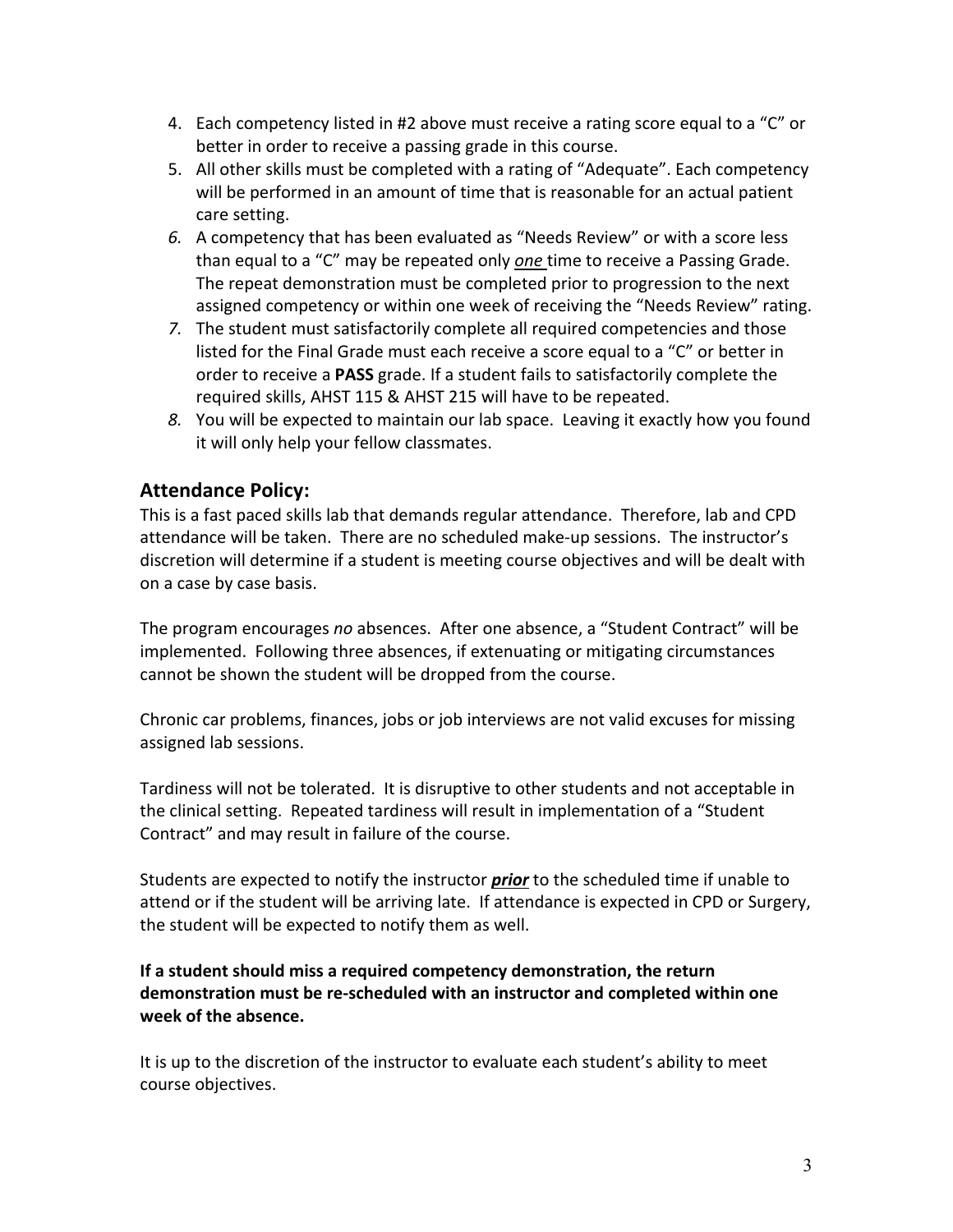Your course of instruction should be your highest priority.

# **Other Policies:**

In order to gain experience and exposure to various surgical department routines, it may be necessary to have clinical sessions at times other than those scheduled for the course.

Eligible students with disabilities will receive appropriate accommodations in this course when requested in a timely manner. Please make an appointment to speak with your instructor. Please be prepared to provide a letter from you DSS Coordinator.

**All students must practice academic honesty. Academic misconduct is subject to an academic penalty by the course instructor and/or disciplinary sanction by the University. All students need to be familiar with the Student Conduct Code. The code is available for review online at http://www.umt.edu/sa/vpsa/index.cfm/page/1321**

# **Required Texts:**

Pocket Guide to the Operating Room Author: Goldman Publisher: F.A. Davis

Surgical Technology for the Surgical Technologist Author: AST Publisher: Delmar

Surgical Technology Principles and Practice  $-7$ <sup>th</sup> ed Author: Fuller Publisher: Elsevier

Surgical Technology Principles and Practice Workbook Author: Fuller Publisher: Elsevier

# **Suggested Reference Materials:**

Subscription to the Association of Surgical Technologists (AST) publication.

### **Supplies:**

Three ring notebook for course materials Scrub top and pants Protective eyewear Comfortable shoes for surgery only Name Tag/Hospital ID Badge Small spiral notebook/pen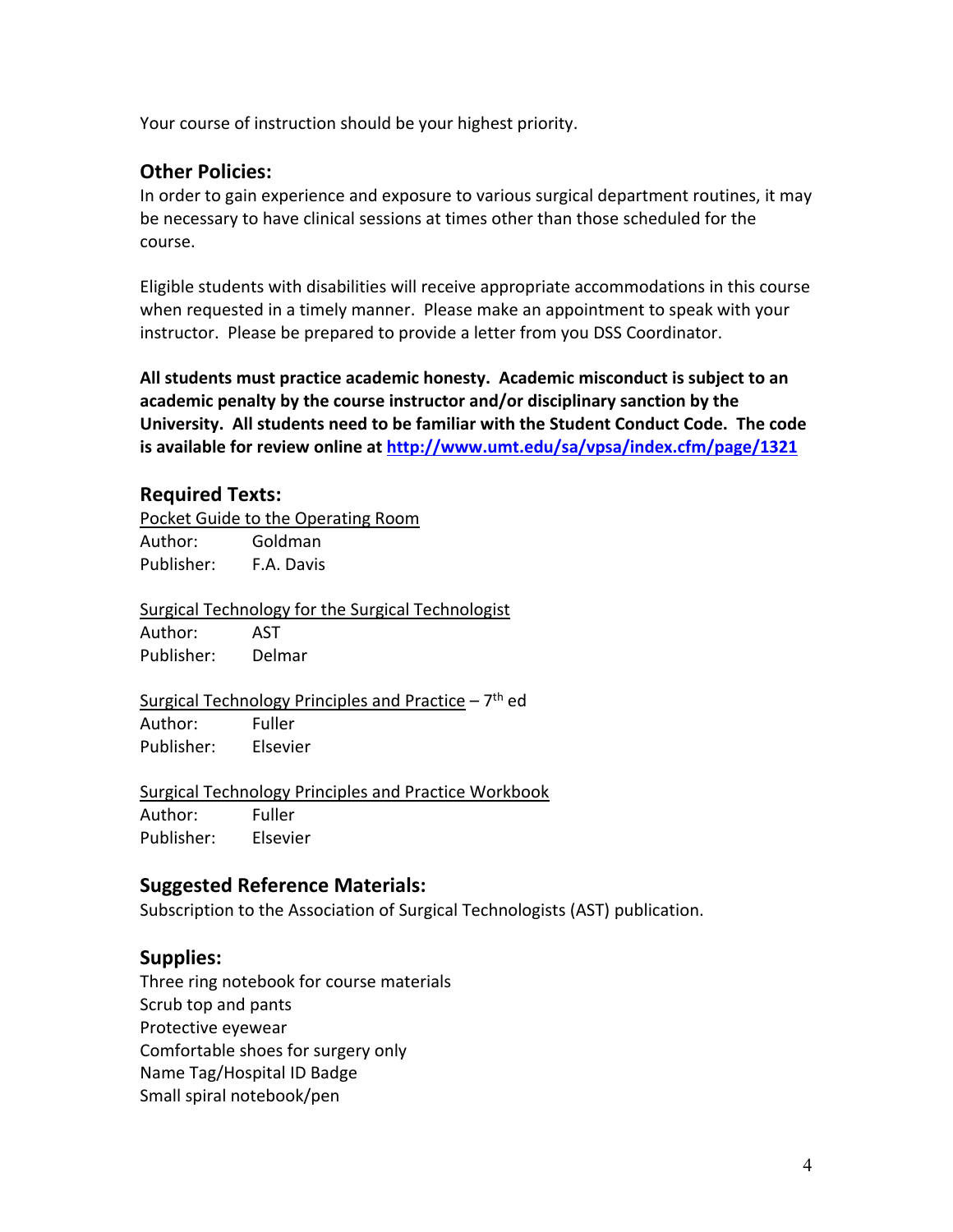# **Course Outline:**

The content of this course corresponds to the material taught in ST 200, Operating Room Techniques. This lab provides the hands‐on environment for the learner to increase his/her level of understanding in order to become a safe practitioner. Most lab sessions will include practice time for instrument and suture passing, as well as review and practice for skills learned in Surgical Lab I. Students desiring more practice may use the lab facilities on Wednesday and Thursday afternoons, or Friday by appointment.

- 1. Care of the Surgical Patient in the Preoperative Period
	- a. Patient physical preparation
	- b. Patient checklist
	- c. Patient identification
	- d. Transportation
	- e. Review of chart
	- f. Patient Transfer
	- g. Discharge planning
	- h. Documentation
- 2. Preoperative Patient Care Concepts
	- a. Patient positioning
	- b. Homeostasis
		- i. Vital signs
		- ii. Hemodynamics
		- iii. Monitoring
		- iv. Thermoregulatory devices
	- c. Documentation
- 3. Preoperative Patient Care Concepts
	- a. Urinary catheterization
	- b. Catheters and drains
	- c. Patient positioning
	- d. Surgical Skin Prep
	- e. Draping
	- f. Sutures
- 4. Intraoperative Patient Care Concepts
	- a. Medication and solution labeling
	- b. Syringe handling
	- c. Instrument handling, sharps handling
	- d. Counts
	- e. Surgical dressings
- 5. Intraoperative Patient Care Concepts
	- a. Hemostasis
	- b. Tissue Approximation
		- i. Sutures‐identification and handling
		- ii. Staples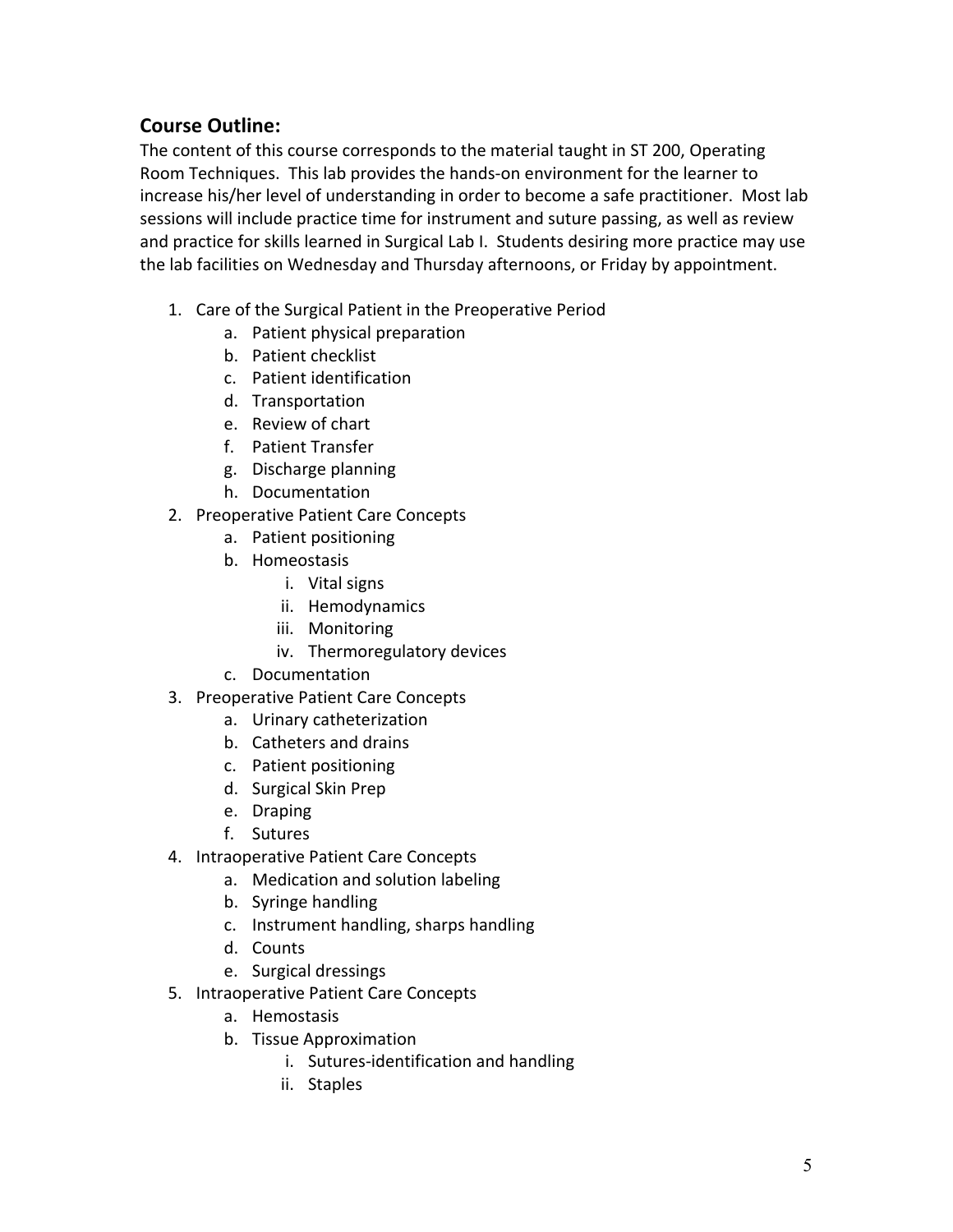- 6. Postoperative Patient Care Concepts/Special Issues
	- a. Specimen care
	- b. PACU
	- c. Postoperative care management

Students must have completed ALL required vaccinations, CPR, and health verification requirements before being admitted into the scheduled clinical site. Failure to have everything completed by the first day of class will result in an unexcused absence, and may result in dismissal from the program.